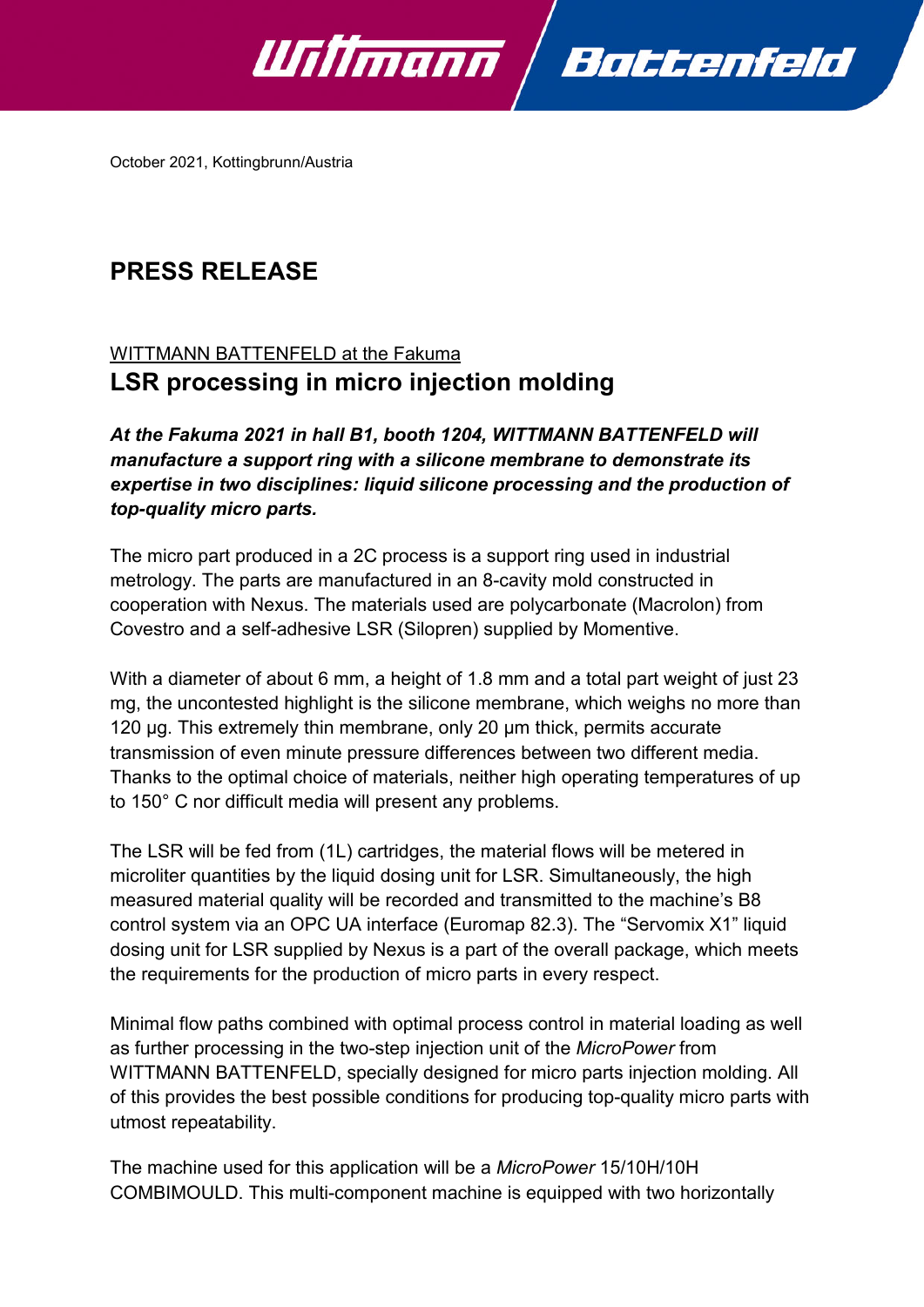

mounted injection units and a rotary disk, and laid out for clean room injection molding. The rotary disk is completely encapsulated. The connections for heating, temperature sensors, water tempering, core pull pneumatics and sensors, as well as the blow through valve, are all placed near the rotary disk. The resulting short connection lines to the mold enhance the machine's user friendliness. Similar to the standard machine, the injection units of the *MicroPower* multi-component model also take the form of two-step screw-and-plunger aggregates with a shot volume of 4  $cm<sup>3</sup>$ , and with minimal flow paths to enable processing of thermally homogeneous melt and consequently producing parts of excellent quality.



**Fig. 1:** *MicroPower* 15/10H/10H COMBIMOULD in LIM version with Servomix X1 liquid dosing unit for LSR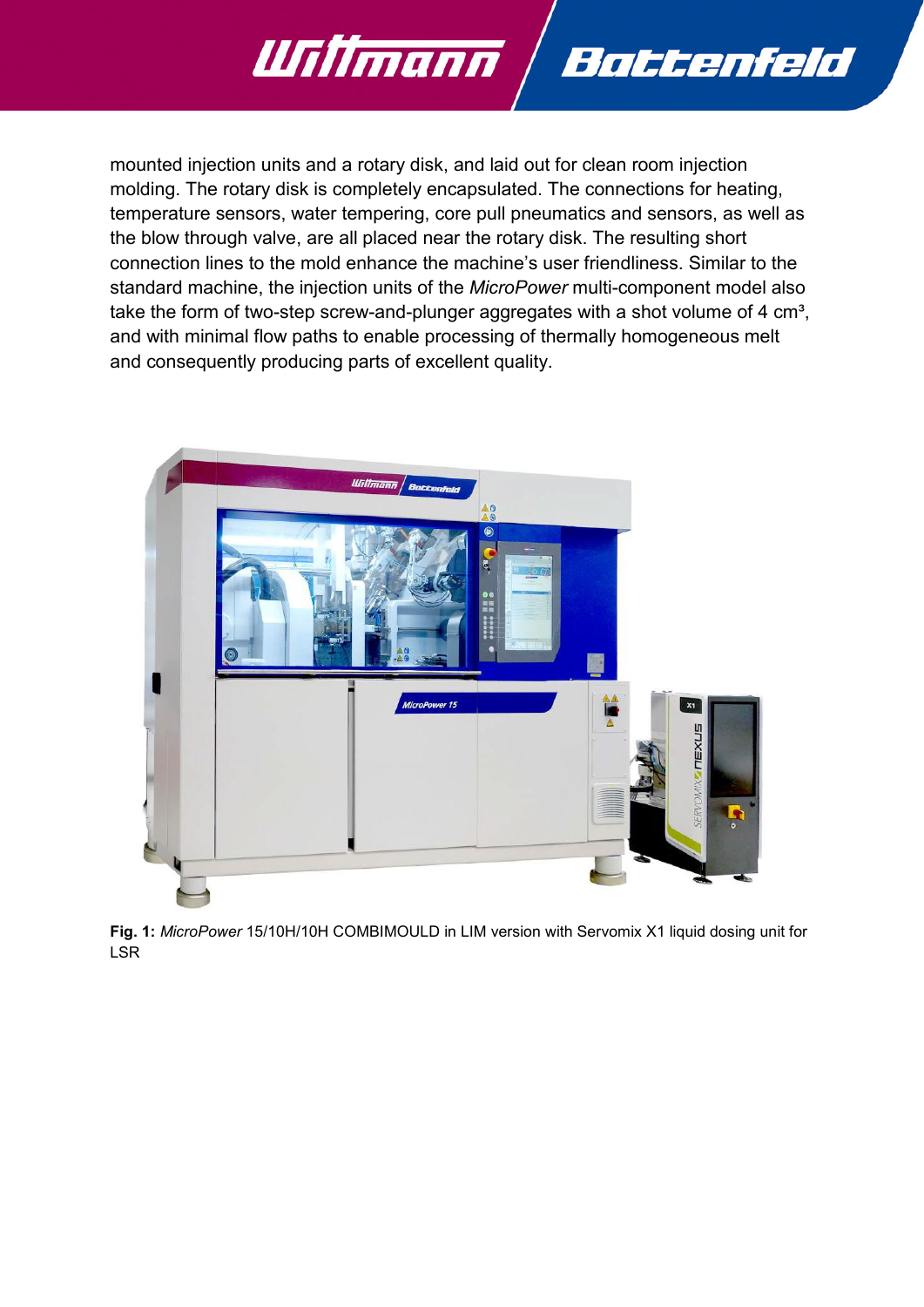



**Fig. 2:** 2-step screw-and-plunger aggregates of the *MicroPower* COMBIMOULD LIM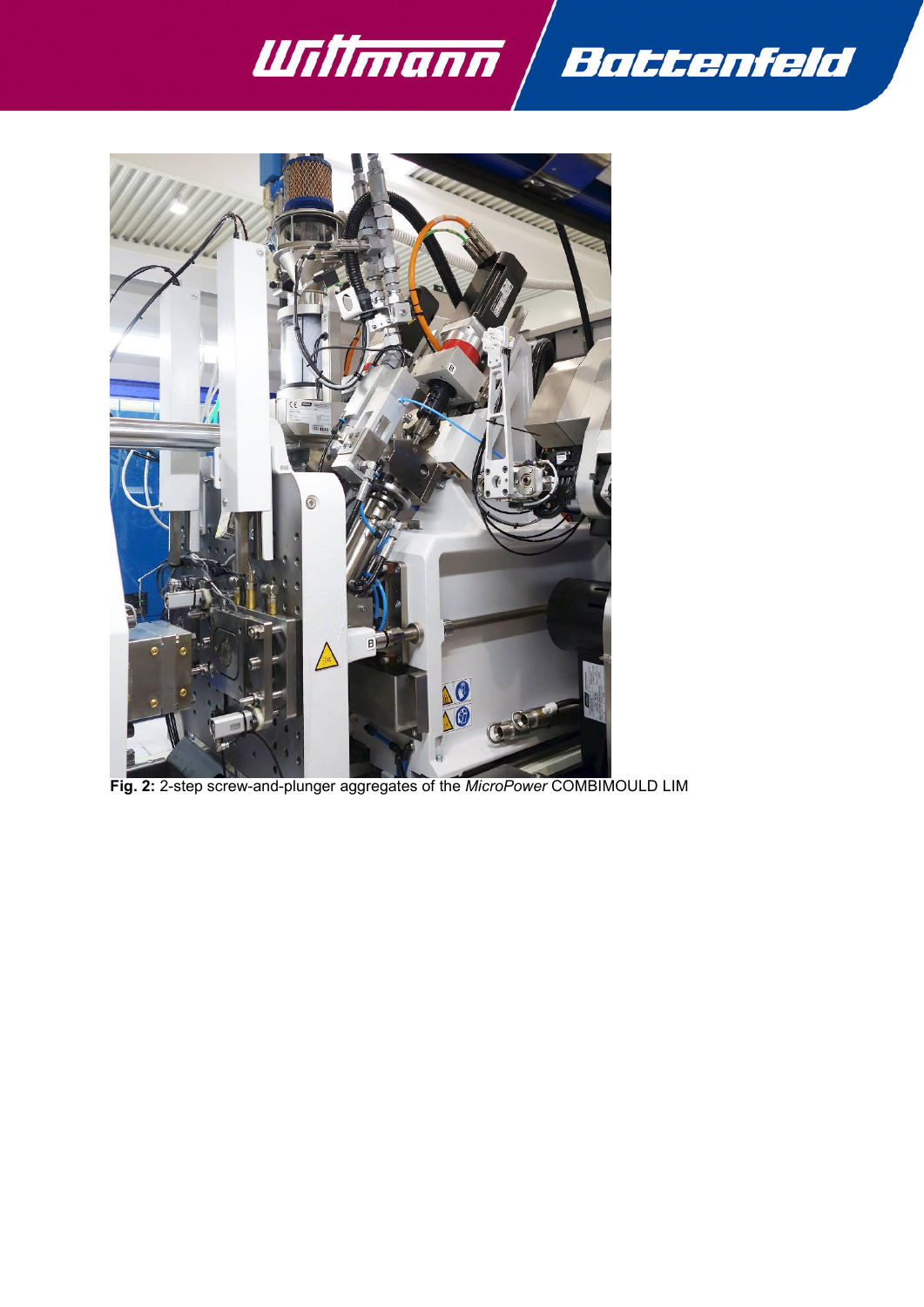



**Fig. 3:** Mold space with view of the thermoplastic component



**Fig. 4:** Support ring with silicone membrane